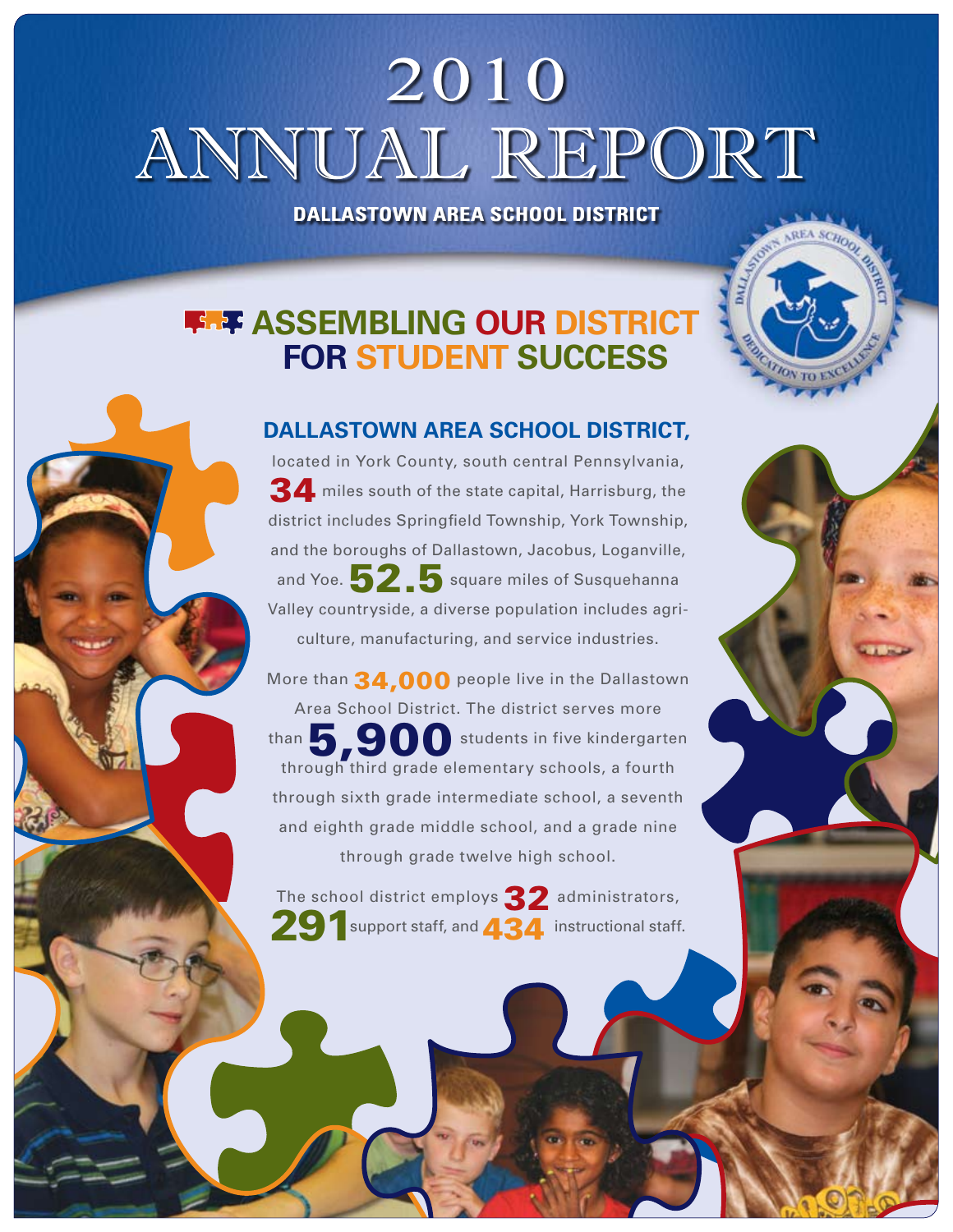## **Enrollment**

#### **2010-11 October 1 Enrollment**

**K-12 Enrollment** 5,980 **K-6 Enrollment** 3,221 **Dallastown Elementary** 175 **Leaders Heights Elementary** 162 **Loganville-Springfield Elementary** 418 **Ore Valley Elementary** 534 **York Township Elementary** 492 **Dallastown Area Intermediate School** 1,440 **Dallastown Area Middle School** 891 **Dallastown Area High School** 1,849 **Dallastown Cyber Academy (7-8)** 4 **Dallastown Cyber Academy (9-12)** 15



#### **District Enrollment**

| Year    | <b>Elementary</b> | Intermediate | <b>Middle School</b> | <b>High School</b> | <b>Cyber</b> | <b>TOTAL</b> |
|---------|-------------------|--------------|----------------------|--------------------|--------------|--------------|
| 2006-07 | 2,564             |              | 1,485                | 1,830              |              | 5,879        |
| 2007-08 | 2,613             |              | 1,518                | 1,846              |              | 5,977        |
| 2008-09 | 2,617             |              | 1,417                | 1,806              |              | 5,840        |
| 2009-10 | 2,648             |              | 1,347                | 1,870              |              | 5,865        |
| 2010-11 | 1,781             | 1,440        | 891                  | 1,849              | 19           | 5,980        |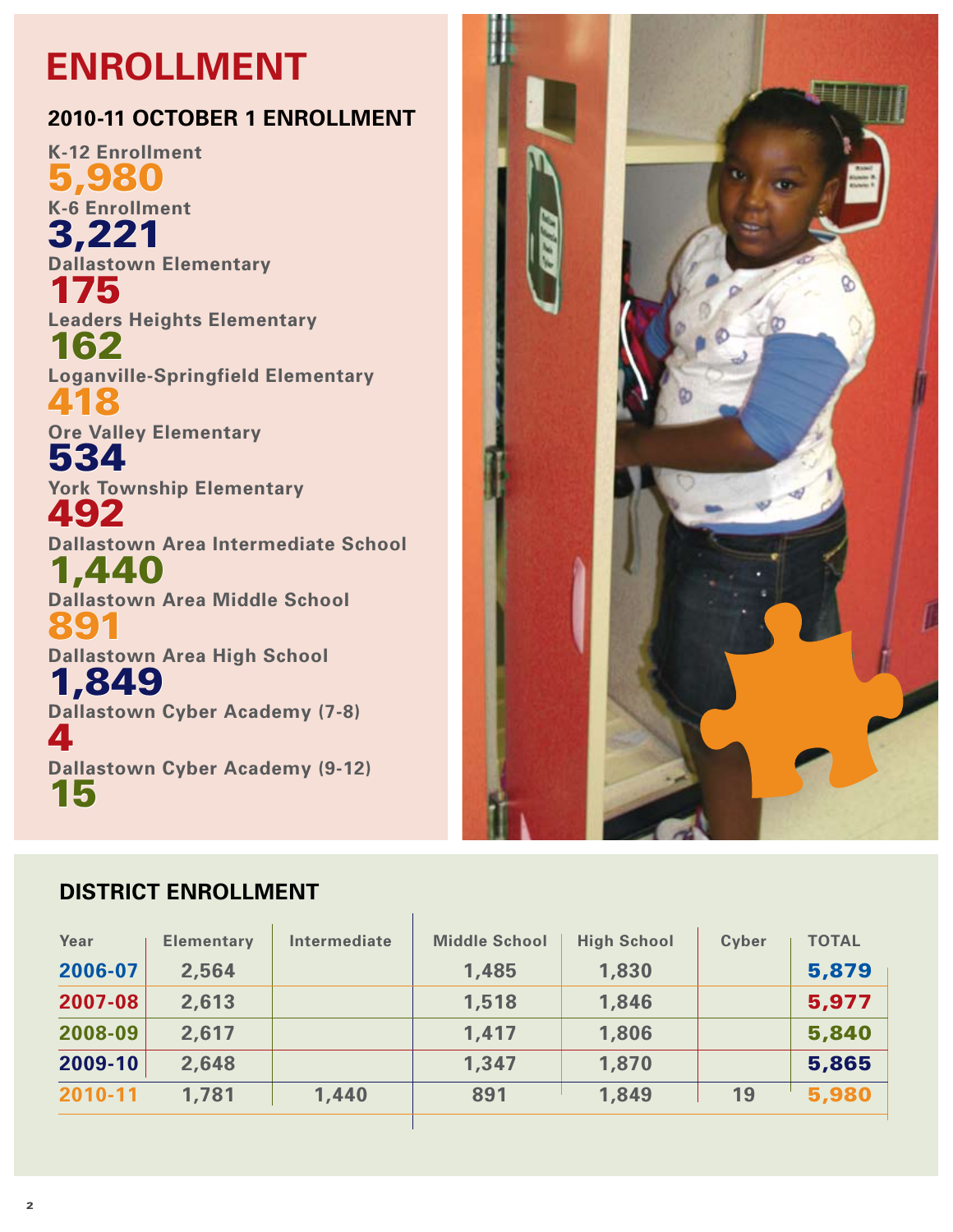### **FINANCES** Maintaining educa-

tional excellence despite increased costs of running a school district is an ongoing challenge. For the 2010-11 school year, only items essential to maintain district operations were added to the budget.

### **2010-11 Budget** \$ 90,894,500 **Millage** 22.26

#### Local Sources ....................76.1%

The largest portion of the district's operating revenues comes from the community.

#### State Sources ....................20.2%

Funds are provided by the state of Pennsylvania for education and other related expenses.

Federal/Other Sources .........0.7% Includes federal revenue and miscellaneous revenue.

#### Fund Balance Utilization........ 3.0%

Includes funds needed to offset budget expenditures.



#### **2010-11 Budgeted Expenditures**

| Purchased Professional Services  5% |  |
|-------------------------------------|--|
| Purchased Property Services3%       |  |
|                                     |  |
|                                     |  |
|                                     |  |
|                                     |  |
|                                     |  |
|                                     |  |

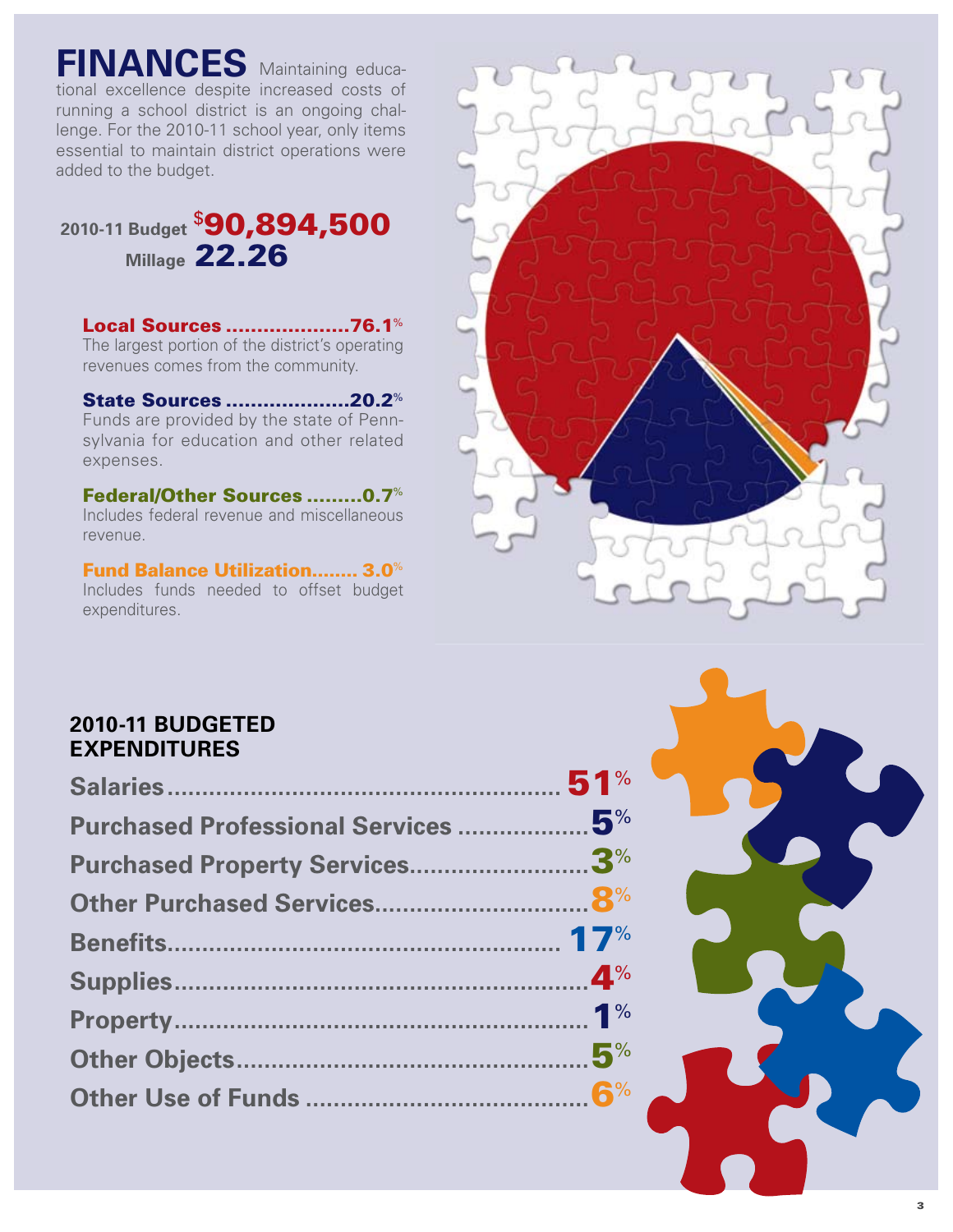## **Excellence in Education**

#### **Our Teachers**

A great deal of attention was paid to staffing during the 2009-10 school year in order to make the change to Full-Day Kindergarten and also open the new intermediate school. The year also saw a much greater focus on diversity recruitment.

#### **Employee Search**

**Applications received for advertised positions** 2,713 **Number of positions interviewed** 77 **Number of interviews conducted** 473



#### **Faculty**

| Number of teachers with less than 5 years of experience ${\bf 50}$ |      |
|--------------------------------------------------------------------|------|
| Number of teachers with 5 or more years of experience  388         |      |
|                                                                    | .317 |
|                                                                    |      |
|                                                                    |      |

## **staff development**

Staff development helps teachers acquire the most up-to-date knowledge of the subjects they teach and of techniques that are most powerful in promoting student learning. Twenty-four district sponsored staff development workshops were held during the 2010 summer.

#### **Workshop Participation Summary**

### **3** graduate level courses by Millersville **University were held in the district:**

**Engaging Learners in Extended Time Settings Developing Multicultural Assessments**

**The Connected Classroom on a Dime: Web 2.0 in Education**

**Follow-up courses included:**

**K-12 Essential Elements of Instruction Follow-Through**



#### $\bigcup$  curriculum development **workshops were conducted including:**

**British Literature**

- **Management & Personal Finance Economics Curriculum Development**
- **Math Strategies Course Prep**
- **Algebra I Keystone Exam Accommodations**
- **Integration of Technology into Cooperative/ Collaborative World Cultures Curriculum**
- **6th Grade Science Curriculum Alignment**
- **Health Education Articulation 4-6**
- **Intermediate Guidance Articulation and Curriculum Support**
- **Updating AP Calculus AB and BC**
- **Updating the SAT Prep Course**
- **K-8 Career Integration Committee**
- **Library Curriculum Writing**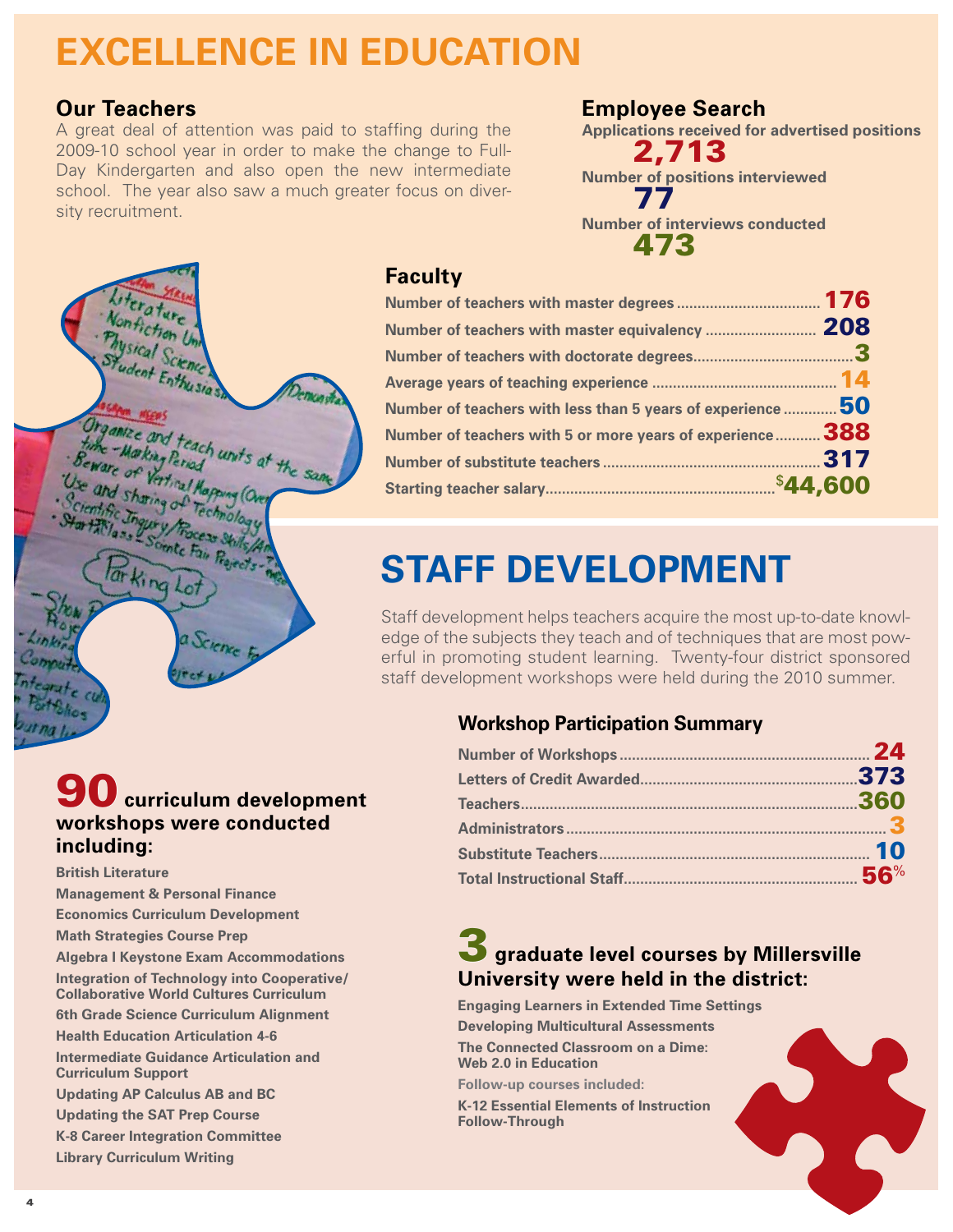#### **ACADEMIC INITIATIVES INCLUDE:**

**Dallastown Area Cyber Academy**

**Restructuring of K-8 Education**

**Performance Pathways: Performance Tracker and Assessment Builder** 

**Opening of Dallastown Area Intermediate School Twilight Program/ Alternative Education** 

*(High School)* **Supported by Lincoln Interactive Cyber Options**

**Math and Reading Specific Remediation Courses** *(High School)*

**World Language Courses Online**  *(High School)*

**Nature of Science Courses**  *(High School)* 

**Expansion of the Full Day Kindergarten Program to All Elementary Schools** 

**Dallastown's " Technology Camp" for Teachers & Staff 2008, 2009, 2010 and Tech Camp II for 2010** *(All Levels)*

**Literacy Coaches**  *(Elementary and Middle School)* 

**Math Course Revisions**  *(High School)* 

**Remediation Specialists**  *(Middle School)* 

**Study Island Remediation Program** *(Elementary and Middle School)* 

**Reading Apprenticeship**  *(Middle and High School)* 

**Diagnostic/ Remedial Instruction**  *(All Levels)* 

**Smart Boards, Student Laptops, Mobile Labs, Video Projectors** 

**Word Study Spelling Program**  *(Grades K-6)* 

**Math Flexible Grouping**  *(Grades 3-5)*

**Diversity Strategic Plan**  *(Resources, Curricular Links, Speakers, Staff Development Workshops)* 

**Staff Development Courses and Workshops**

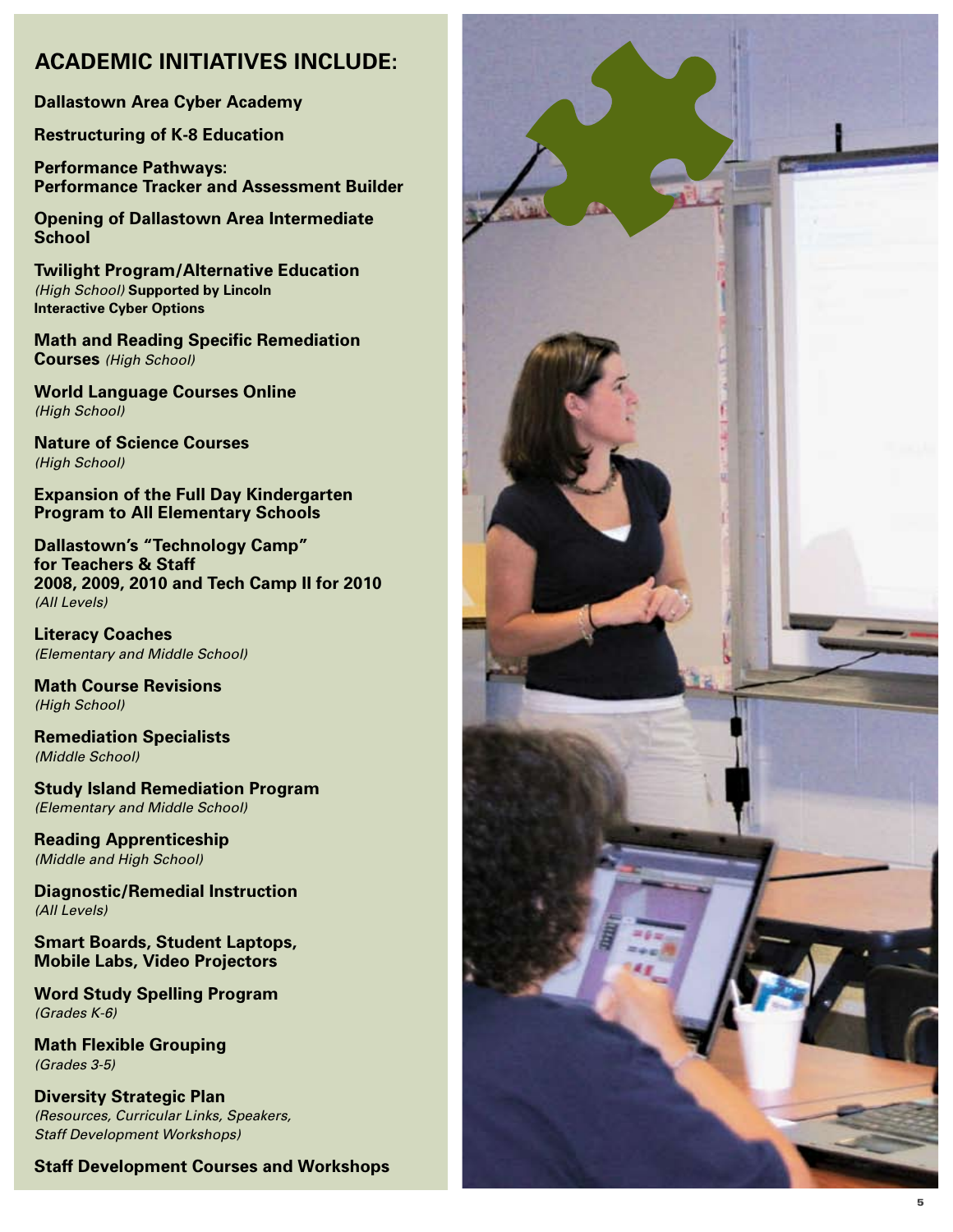### **Student Success**

**Reporting students' progress to parents is an important component of ensuring student success at school. Parent conferences, report cards, interim reports, and ongoing communication between home and school are in place.** 

#### **Standardized Assessments**

Student performance on the PSSA tests is identified in one of four categories listed from highest to lowest level of student proficiency: advanced, proficient, basic, and below basic. The goal is for all students to become proficient or advanced proficient—in other words, mastering Pennsylvania's academic standards as assessed on the PSSA tests. When combined with teacher observa-

tions and comments, grades your child has received, and other assessment data, parents are provided with multiple measures of their child's academic achievement.



 $91.0$  84.5

READING MATH

**THIRD GRADE**

85.2 75.2

Although these scores re-

flect only one measure of academic performance, they continue to support that Dallastown Area School District students are highly proficient in basic content area.

- In 2010, 83.1% of Dallastown students met or exceeded proficiency in Mathematics, compared to 76.3% of Pennsylvania students.
- PSSA results for Reading show that **81.7**% of Dallastown students met or exceeded proficiency compared to 71.9% of Pennsylvania students.
- Writing PSSA results indicate that 84<sup>%</sup> of Dallastown students met or exceeded proficiency in that area compared to 72.6% of Pennsylvania students.
- Dallastown students displayed  $69.1\%$  proficiency in the area of Science as compared to 59.4% of Pennsylvania students.



#### **Percentage of Students Proficient and Advanced Proficient**

| <b>Overall</b> | <b>District</b> | <b>State</b> |
|----------------|-----------------|--------------|
| Math           | 83.1            | 76.3         |
| <b>Reading</b> | 81.7            | 71.9         |
| <b>Writing</b> | 84.0            | 72.6         |
| <b>Science</b> | 69.1            | 59.4         |
|                |                 |              |

#### **Scholastic Aptitude Test**

Student performance on the Scholastic Aptitude Test (SAT) is an indicator of the effectiveness of secondary school initiatives. Dallastown students consistently perform above the state and national averages on the SAT, ensuring further academic opportunities after high school graduation.

| 2010                | <b>Critical</b><br><b>Reading</b> | <b>Math</b> | <b>Writing</b> |
|---------------------|-----------------------------------|-------------|----------------|
| <b>Dallastown</b>   | 520                               | 526         | 515            |
| <b>Pennsylvania</b> | 492                               | 501         | 480            |
| <b>National</b>     | 501                               | 516         | 492            |

#### **This chart represents the percentage of students at or above proficient.**

86.0 72.9

READING MATH SCIENCE

**FOURTH GRADE**

90.8 84.8 92.8 81.5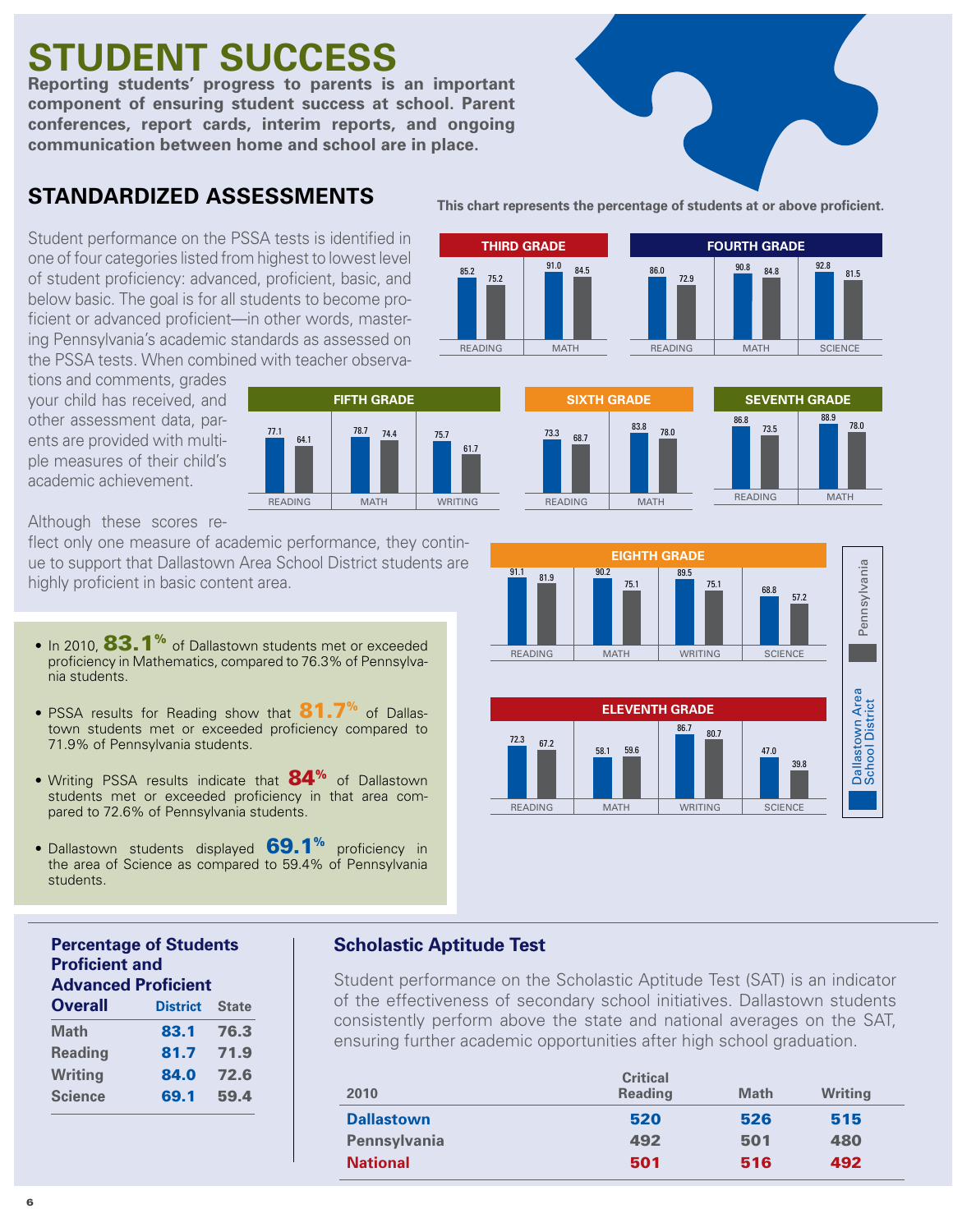#### **ACT College Readiness**

The ACT test assesses high school students' general educational development and their ability to complete college-level work. The multiple-choice tests cover English, Mathematics, Reading, and Science. The Writing Test, which is optional, measures skill in planning and writing a short essay.

|                     | <b>English</b> | <b>Math</b> | <b>Reading</b> | <b>Science</b> | <b>Composite</b> |
|---------------------|----------------|-------------|----------------|----------------|------------------|
| <b>Dallastown</b>   | 24.4           | 23.7        | 24.0           | 23.1           | 23.9             |
| <b>Pennsylvania</b> | 21.3           | 22.1        | 22.1           | 21.4           | 21.9             |
| <b>National</b>     | 20.5           | 21.0        | 21.3           | 20.9           | 21.0             |

#### **2009-10 High School Course Enrollment**

Academic rigor prompts enrollment in various course levels, including Honors and Advanced Placement, and is reflected in the following chart:



#### **AP Enrollment**

Approximately 190 Advanced Placement exams are taken annually by students in grades 11 and 12. The district encourages college-bound students to take these exams for possible exemption from freshman collegiate courses. The College Board suggests that AP exam scores of three or higher should qualify students to receive college credit or advanced placement.

#### **Student Attendance Rates**

| <b>Student Attendance Rate</b> | 2004-05 | 2005-06 | 2006-07 | 2007-08 | 2008-09 |
|--------------------------------|---------|---------|---------|---------|---------|
| <b>District</b>                | 95.3    | 95.2    | 95.4    | 95.2    | 95.3    |
| <b>State</b>                   | 93.5    | 93.6    | 93.2    | 93.8    | 93.8    |

#### **Graduation Rates**

96.94% of Dallastown seniors graduated in 2009. PDE requires an 80 percent graduation rate for a district to receive AYP.

Student drop-out rates at for the Dallastown Area School District are below both state and county averages.

#### **2010 Graduating Class Profile**

77% **plan on continuing their education**

9% **plan on entering the workforce**

 $4%$ **have enlisted in the military**

10% **are undecided**

Of those 358 Dallastown Area High School graduates planning on continuing their education:

3% **plan to attend a nondegree-granting post secondary school program**

**4**<sup>%</sup> plan to attend a special**ized associate degree granting institution**

18% **plan to attend a 2-year school**

75% **plan to attend a 4-year college or university program**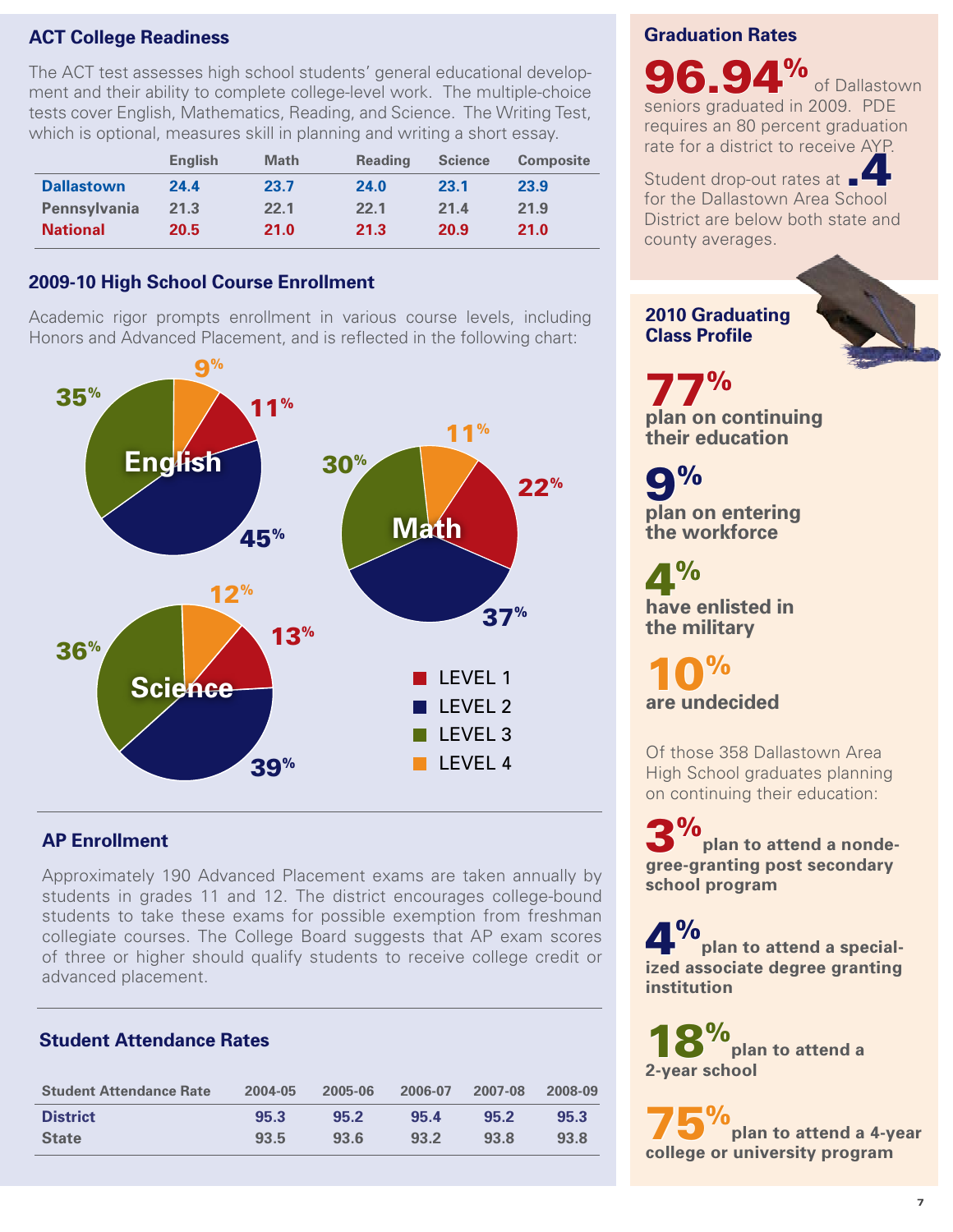| <b>TECHNOLOGY</b> in the Classroom       |                               |                         |  |  |
|------------------------------------------|-------------------------------|-------------------------|--|--|
| <b>School</b>                            | Number of<br><b>Computers</b> | <b>Number of Labs</b>   |  |  |
| <b>Dallastown Elementary</b>             | 198                           | $3 + 2$ carts           |  |  |
| <b>Leaders Heights Elementary</b>        | 179                           | $1 + 3$ carts           |  |  |
| <b>Loganville-Springfield Elementary</b> | 276                           | $2 + 3$ carts           |  |  |
| <b>Ore Valley Elementary</b>             | 321                           | $3 + 3$ carts           |  |  |
| <b>York Township Elementary</b>          | 315                           | $3 + 3$ carts           |  |  |
| Dallastown Area Intermediate School      | 988                           | 18 common areas/4 carts |  |  |
| Dallastown Area Middle School            | 830                           | $26 + 9$ carts          |  |  |
| <b>Dallastown Area High School</b>       | 1,595                         | $26 + 37$ carts         |  |  |
| TOTAL                                    | 4.702                         |                         |  |  |

### **Gathering Support Services**

#### **Transportation**

6,200 students are transported daily to Dallastown Area schools 4,400 miles driven per day by buses.



#### **Community Programs**

In 2009-10, the district's community education program offered 67 classes. Programs included adult enrichment, skills training, senior citizens programs, and numerous activities:

| <b>Total Community Education</b> |  |
|----------------------------------|--|
|                                  |  |
|                                  |  |
|                                  |  |
|                                  |  |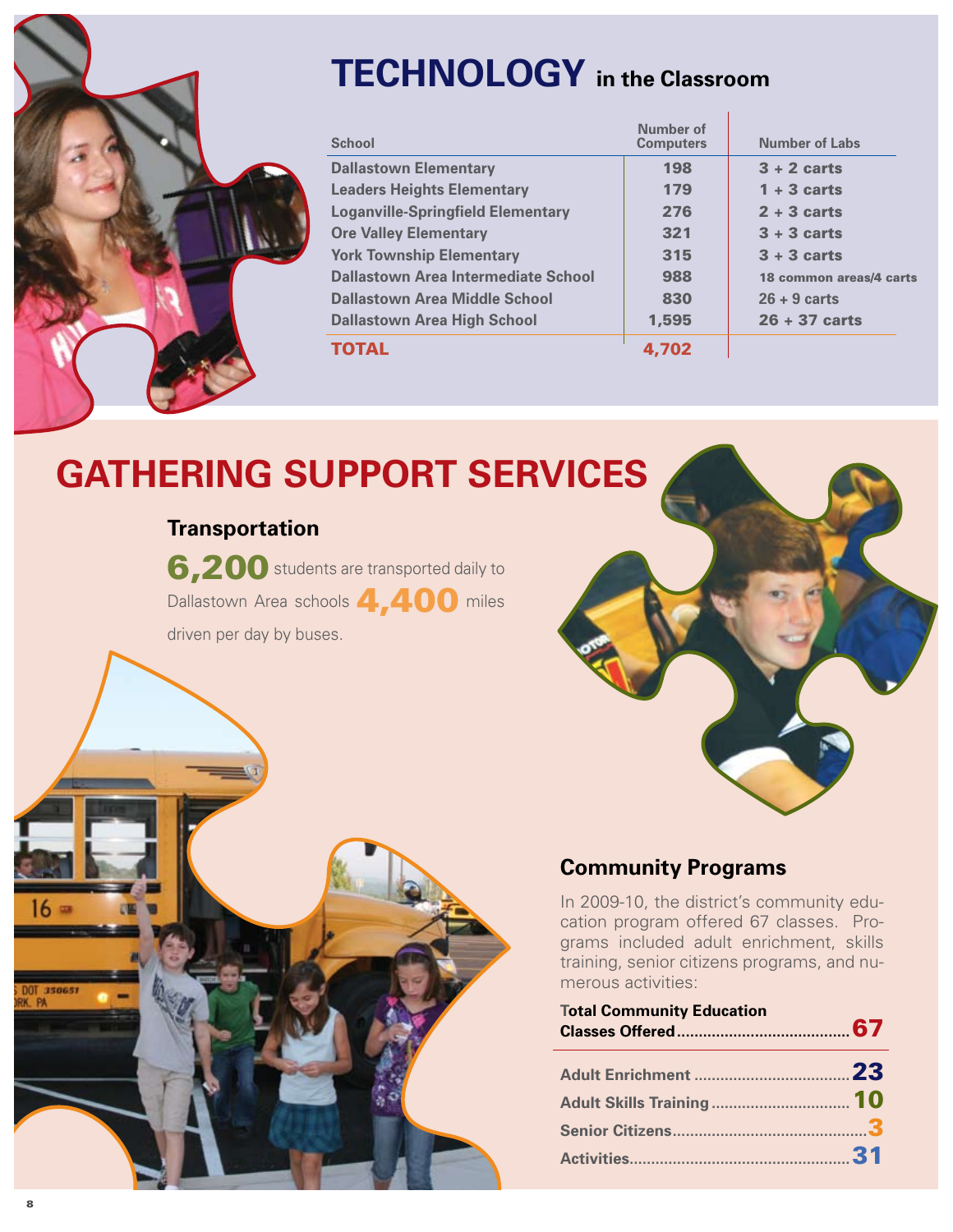#### **Healthy Choices**

**In a healthy school environment, students will learn about and participate in positive dietary and lifestyle practices that can improve student achievement.**

| <b>School</b>                                  | <b>National School Free/</b><br><b>Reduced Lunch</b><br><b>Program Participation</b> |
|------------------------------------------------|--------------------------------------------------------------------------------------|
|                                                |                                                                                      |
| Leaders Heights Elementary  18.5%              |                                                                                      |
| Loganville-Springfield Elementary  15.5%       |                                                                                      |
|                                                |                                                                                      |
|                                                |                                                                                      |
| Dallastown Area Intermediate School 23%        |                                                                                      |
|                                                |                                                                                      |
| Dallastown Area High School  14.5 <sup>%</sup> |                                                                                      |

**Each day breakfast is served to an average of** 800 **students in the district.** 

**A variety of lunches are provided to approximately** 4,400 **students throughout its eight school buildings.**

**The total district participation in the National School Lunch Program is**  20.5%.



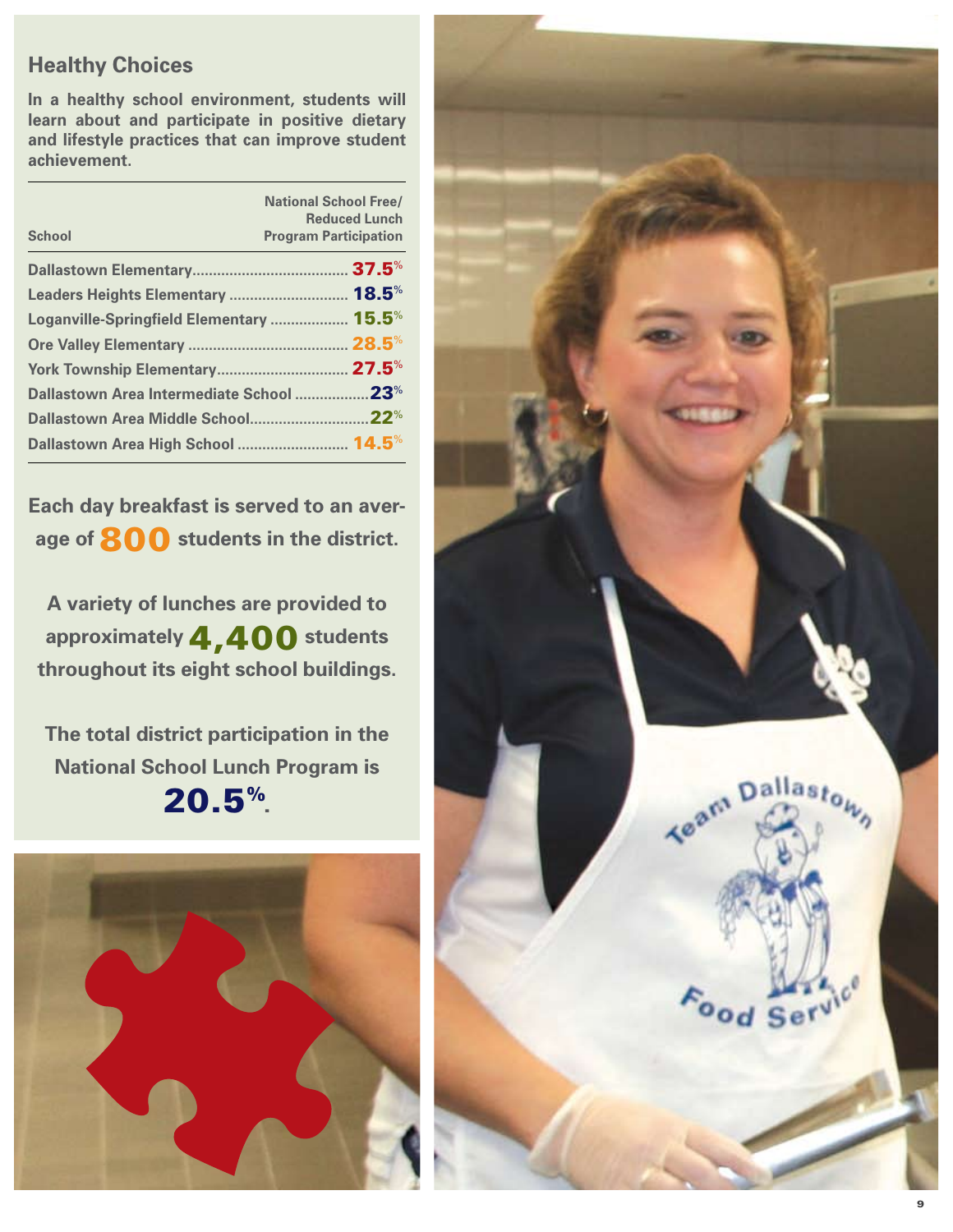

#### **Recognizing Achievements**

Of course, academic excellence requires quality leadership. Several of the Dallastown faculty and staff have been recognized for their achievements:

**• Janice Q. Botterbusch and Molly L. Dallmeyer, Dallastown Area High School, French and Social Studies teachers, Members of the 2011 Class of Leadership for Diverse Schools. Lori A. Riddle, Dallastown Area High School, Science teacher, Member of the 2010 Class of Leadership for Diverse Schools**

**• Cherie L. Garrett, Dallastown Area High School, Spanish teacher, article,**  *The Use of Movement in the World Language Classroom***, published in the journal of the Pennsylvania State Modern Language Association (PSMLA), Spring 2010 edition**

**• Patrick C. Good, Dallastown Area High School, Physical Education/ Health teacher, WGAL Teacher Impact Award**

**• Lori D. Hartman, Director of Community and Public Relations, Award of Honor for 2009 Excellence in Education Communications for the** *Superintendent's Weekly* **in the electronic communications category by the Pennsylvania School Public Relations Association**

**• Miranda Hoefler-Weaver, Director of Accounting Services, Certificate in Excellence in Financial Reporting, Association of School Business Officials International for the Comprehensive Annual Report for Fiscal Year Ending June 30, 2009**

**• Brenda E. Kiepert, Loganville-Springfield Elementary, Library Paraprofessional, Lauretta Woodson Award**

**• Stewart Weinberg, Superintendent, Manufacturers' Association of South Central Pennsylvania, Educator of the Year**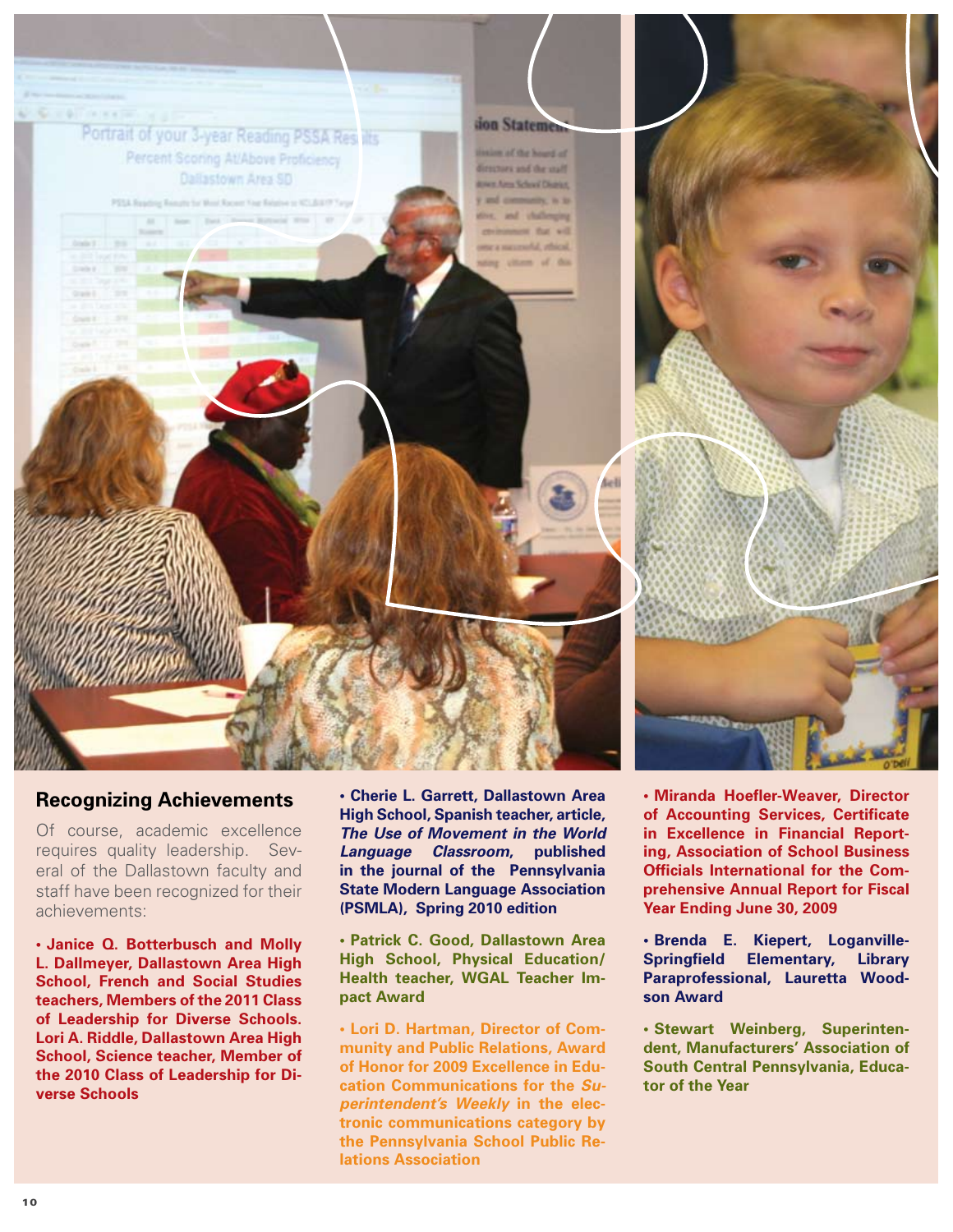### **Assembling Strong Leadership**

The Dallastown Area Board of School Directors is an elected body that is responsible for creating, adopting, monitoring, evaluating, and revising policies which govern the school district and provide direction to the superintendent. In addition to policy-making, the board fulfills its role by ensuring that all district policies, procedures, and programs are continually assessed. The board works with the administrative team to develop district goals, and empowers the superintendent to develop and implement strategies to realize those goals. The board appraises their collective performance on an annual basis, as well as that of the superintendent.



*Board member Donald L. Yoder, Jr., is presented the Master School Board Member designation by Marcela Diaz Myers, 2010 Second Vice President of Pennsylvania School Boards Association. The award recognizes individual board members who have demonstrated exceptional accomplishments in attaining the goals of effective governance and meeting the needs of students for the 21st century through educational excellence and equity of all students.*

#### **2010-11 Board of School Directors**

**Frederick E. Botterbusch II President** 2480 Joppa Road York, PA 17403 *Fred.Botterbusch@dallastown.net* 

**Mary S. Shoemaker Vice President** 455 Greenway Drive Red Lion, PA 17356 *Mary.Shoemaker@dallastown.net* 

**Margaret F. Ibex** 6786 Susquehanna Trail South York, PA 17403 *Margaret.Ibex@dallastown.net*

**Donald E. Jasmann** 2733 Heather Drive York, PA 17402 *Donald.Jasmann@dallastown.net*

**Earl C. Miller** 18 North Main Street, Box 145 Loganville, PA 17342 *Earl.Miller@dallastown.net*

**Kenneth "Butch" A. Potter, Jr.** 210 Ridgefield Drive York, PA 17403 *Kenneth.Potter@dallastown.net*

**Lauren L. Rock** 90 School Street York, PA 17402 *Lauren.Rock@dallastown.net* 

**Carroll P. Tignall, Jr.** 520 Monarch Drive York, PA 17403 *Carroll.Tignall@dallastown.net*

**Donald L. Yoder, Jr.** 815 Oakwood Court North Red Lion, PA 17356 *Donald.Yoder@dallastown.net*



#### **Building Principals**

**Alan L. Fauth, Ed.D.** Dallastown Area High School (717) 244-4021

**Joshua A. Doll, Ed.D.**  Dallastown Area Middle School (717) 244-4021

**Paula R. March** Dallastown Area Intermediate **School** (717) 244-4021

**Charles E. Patterson** Dallastown Elementary (717) 244-3785

#### **Administration**

**Stewart Weinberg, Ph.D.** Superintendent

**Ronald E. Dyer, Ed.D.** Assistant Superintendent

**Donna M. Devlin, M.B.A., PRSBO** Business Manager

**Jeanne Pocalyko, M.S., M.B.A., SPHR** Director of Human Resources

**Susan A. Brousseau** Director of Special Education

**Duane A. Bahn** 

Director of Buildings & Grounds **John G. Sanford** Assistant Director of Buildings & Grounds

**Charles E. Patterson**  Leaders Heights Elementary (717) 741-1826

**Scott A. Carl**  Loganville-Springfield Elementary (717) 428-2240

**Greg W. Anderson**  Ore Valley Elementary (717) 505-5051

**Stephanie A. Ferree**  York Township Elementary (717) 741-2281

**Lori D. Hartman** Director of Community and Public Relations

**Susan E. Ayres, D.T.R., S.N.S.** Director of Food Services

**Jason N. Harrison** Director of Information Technology

**Leslie B. Trimmer, Ed.D.** Supervisor of Curriculum and Instruction